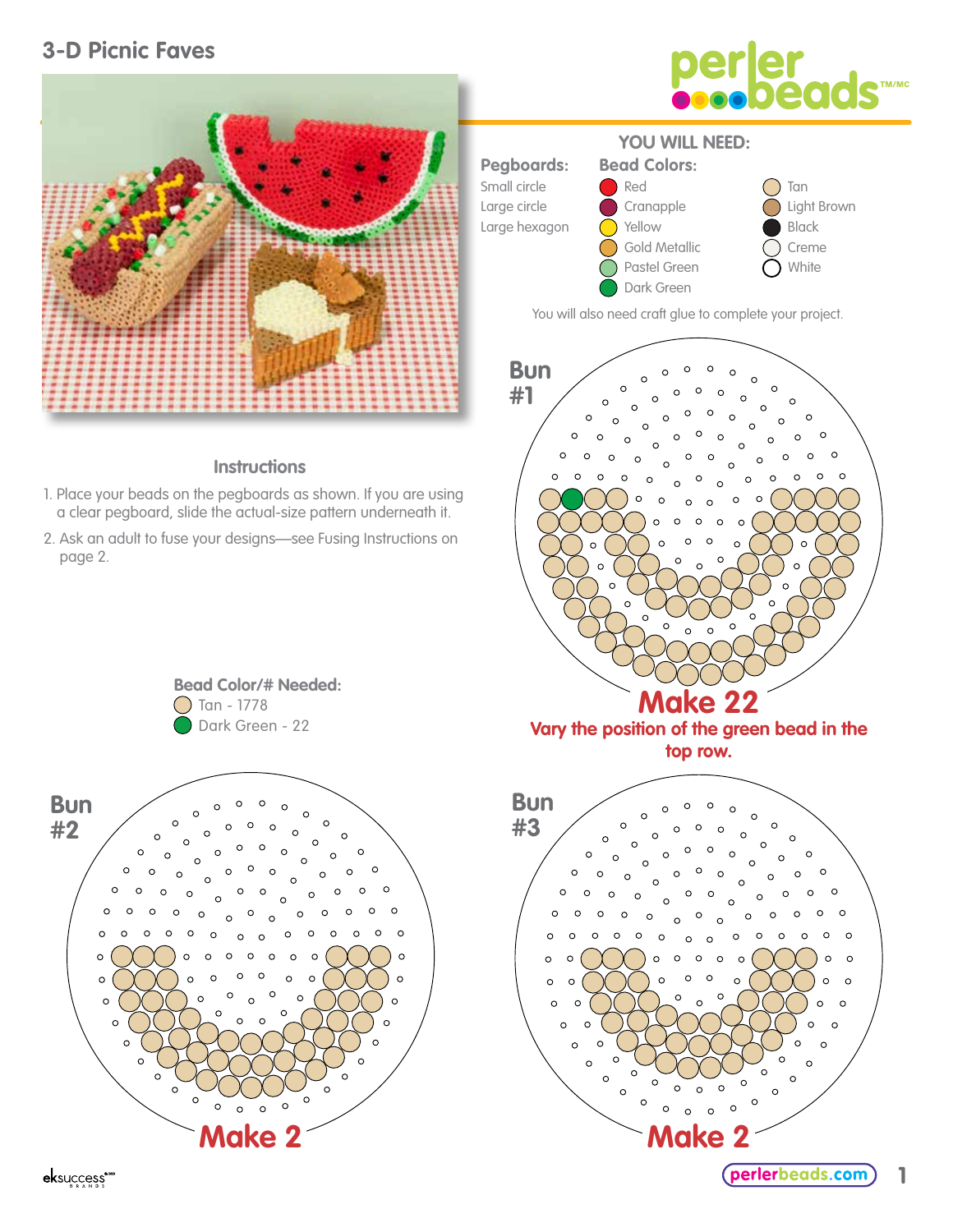# **3-D Picnic Faves**

 $\Omega$  $\circ$  $\circ$  $\circ$ 

 $\circ$  $\circ$  $\circ$  $\circ$  $\circ$ 

 $\Omega$ 

 $\Omega$ 

 $\circ$ 

 $\circ$ 

 $\Omega$ 

 $\circ$  $\circ$  $\circ$ 

 $\circ$  $\circ$  $\circ$ 

**Hotdog**

**#1**



 $\circ$ 

**Bead Color/# Needed:** Cranapple - 544  $\bigcap$  Yellow - 21

#### **HOTDOG ASSEMBLY:**

**Make 8**

 $\Omega$ 

 $\circ$  $\Omega$ 

**1. Bun: Align then glue the Bun #1 layers together. Aligning the top rows, add a #2 piece on each end, then a #3 piece.**

**2. Hotdog: Glue the Hotdog #1 layers together in a similar manner, rotating the layers a half bead to create a zigzag of "mustard" with the yellow bead. Add four #2 pieces on each end, then a #3 piece.**

**3. Glue the hotdog onto the bun, then glue loose beads of white, red, pastel green, and dark green to look like onions and relish.**

**Fusing Instructions—Only Adults Iron**



**Make 2**

**Make 21** 

 $\circ$ 

 $\circ$ 

 $\mathcal{C}$ 

 $\circ$ 

 $\Omega$ 

 $\Omega$  $\Omega$ 

 $\Omega$ 

 $\circ$  $\Omega$ 

 $\Omega$ 

 $\Omega$ 

 $\circ$ 

 $\circ$  $\circ$  $\circ$ 

 $\circ$ 

 $\mathsf{C}$ 

 $\Omega$  $\circ$ 

 $\Omega$ 

 $\circ$ 

 $\circ$ 

 $\Omega$ 

 $\circ$ 

 $\Omega$ 

 $\circ$  $\Omega$ 

- 1. Place your peg board on a flat, heat-safe surface.
- 2. Set a household iron to the medium setting. Place ironing paper over the peg board. In a circular motion, begin to iron the project. When ironed properly, the beads will still have an open center. Let the design cool.
- 3. Remove the paper and bead design from the peg board. Flip the design over to expose the non-fused side. Repeat step two. Let cool completely.

Note: Beads need heat for about 10-20 seconds per side to fuse evenly. Depending on the size of the project, additional heating time may be required. Since you are working on a 3-D project, DO NOT OVER-IRON the beads as it will make the centers of the beads close and can make assembly more challenging.

### eksuccess\*\*\*

**Hotdog**

 $\circ$  $\circ$ 

 $\circ$  $\circ$ 

 $\circ$  $\circ$ 

 $\Omega$  $\mathcal{C}$ 

 $\circ$ 

 $\sim$ 

 $\circ$ 

 $\Omega$ 

**#3**

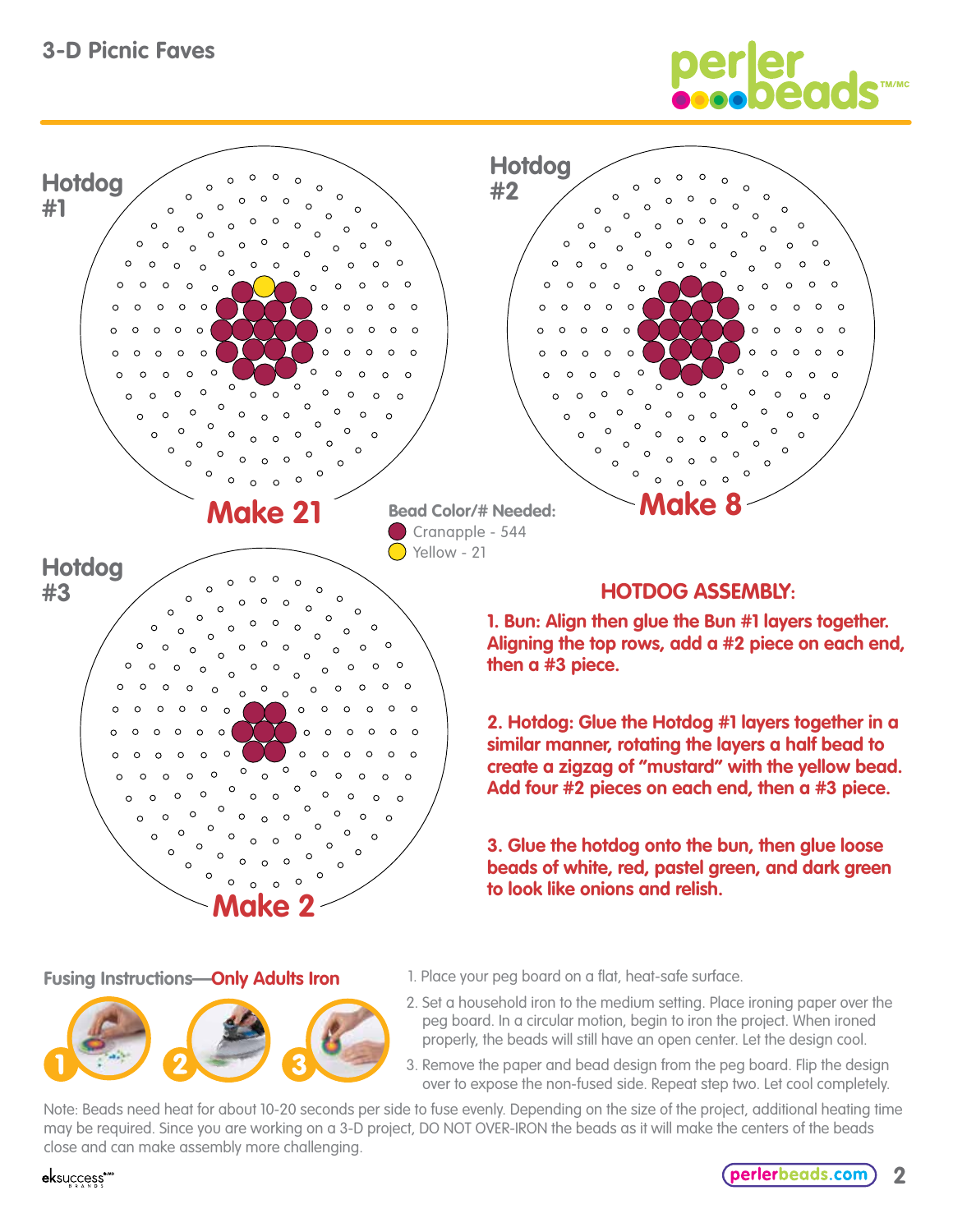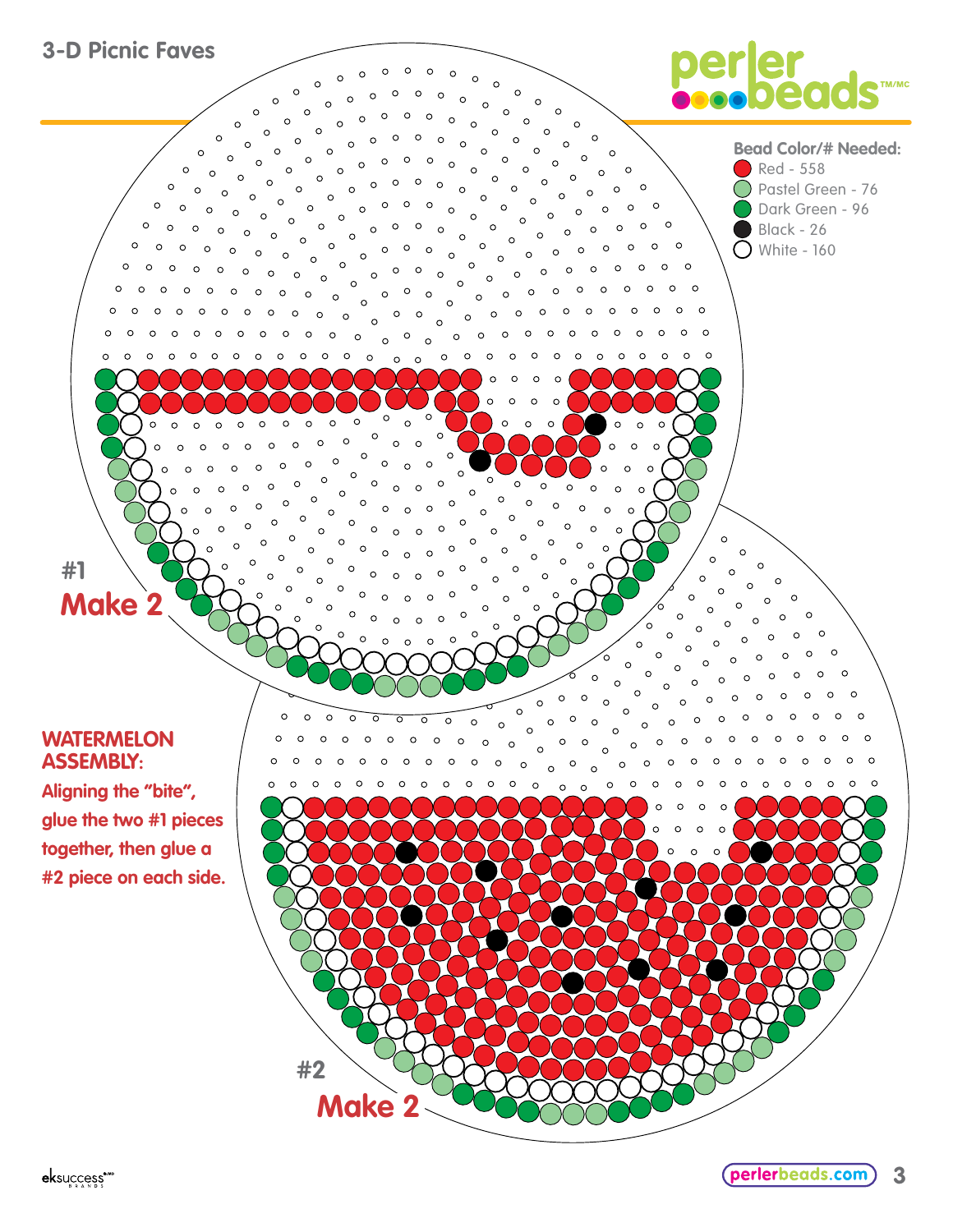

eksuccess\*\*\*